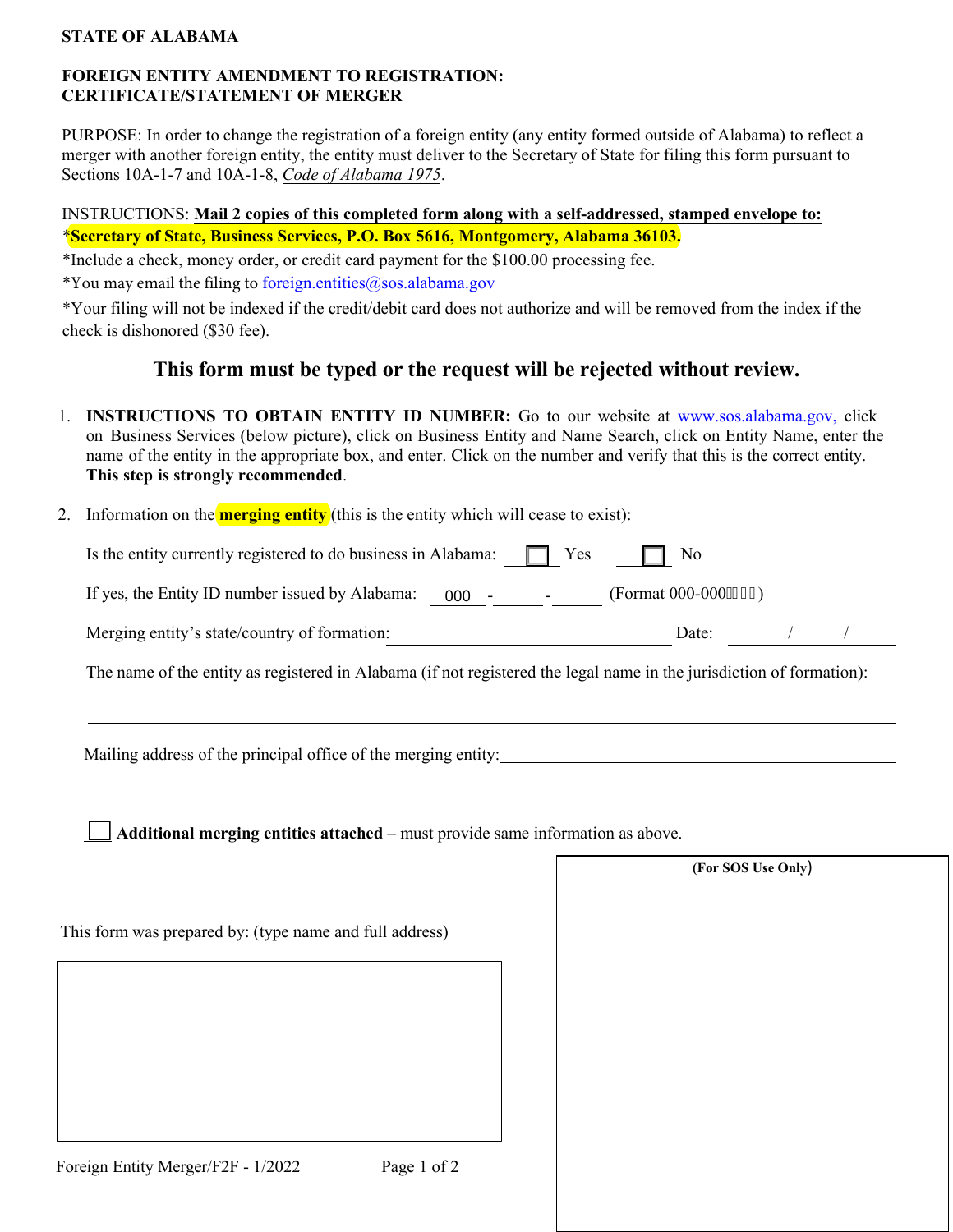### **FOREIGN ENTITY AMENDMENT TO REGISTRATION: CERTIFICATE/STATEMENT OF MERGER**

| 3. | Information on the <b>surviving entity</b> (this is the entity which will continue to exist):                                                                                                                                                                                                            |  |  |  |  |  |  |
|----|----------------------------------------------------------------------------------------------------------------------------------------------------------------------------------------------------------------------------------------------------------------------------------------------------------|--|--|--|--|--|--|
|    | Is the entity currently registered to do business in Alabama: Ves<br>$\Box$ No                                                                                                                                                                                                                           |  |  |  |  |  |  |
|    | If yes, the Entity ID number issued by Alabama: _________________________________ (Format 000-000-000)                                                                                                                                                                                                   |  |  |  |  |  |  |
|    | The name of the entity as registered in Alabama (if not registered the legal name in the jurisdiction of formation):                                                                                                                                                                                     |  |  |  |  |  |  |
|    | Mailing address of the principal office of the surviving entity: Mailing address of the principal office of the surviving entity:                                                                                                                                                                        |  |  |  |  |  |  |
|    | 4. Surviving entity's jurisdiction of formation: 1999 and 1999 and 1999 and 1999 and 1999 and 1999 and 1999 and 1999 and 1999 and 1999 and 1999 and 1999 and 1999 and 1999 and 1999 and 1999 and 1999 and 1999 and 1999 and 19                                                                           |  |  |  |  |  |  |
| 5. | Date of the surviving entity's formation in state/country of jurisdiction: $\frac{1}{(MM/DD/YYYY)}$                                                                                                                                                                                                      |  |  |  |  |  |  |
| 6. | List any amendments (within the merger) to the Surviving Entity's formation documents (if there are none you may                                                                                                                                                                                         |  |  |  |  |  |  |
|    | <u> 2008 - Jan Barnett, fransk politik (d. 1888)</u><br>simply type "N/A" or "None"):                                                                                                                                                                                                                    |  |  |  |  |  |  |
|    |                                                                                                                                                                                                                                                                                                          |  |  |  |  |  |  |
|    | Add additional pages if necessary.                                                                                                                                                                                                                                                                       |  |  |  |  |  |  |
| 7. | The undersigned certifies that the surviving foreign entity exists as a valid entity of the type stated in the registered<br>name under the laws of the entity's jurisdiction of formation.                                                                                                              |  |  |  |  |  |  |
| 8. | The undersigned certifies that the Merger was approved as required by the governing statute of the foreign<br>entity's state/country of formation.                                                                                                                                                       |  |  |  |  |  |  |
| 9. | Merger was filed/effective in the foreign entity's jurisdiction of formation on<br>(a) AM (b) PM (Date must be a date prior to the file/effective date in<br>$(MM/DD/YYYY)$ and time $\qquad$ :<br>Alabama.) Date stated within merger document. Demonstrates compliance with Section 10A-1-8.02 $(g)$ . |  |  |  |  |  |  |
|    |                                                                                                                                                                                                                                                                                                          |  |  |  |  |  |  |
|    | Date (MM/DD/YYYY)<br>Typed name and title of signature below                                                                                                                                                                                                                                             |  |  |  |  |  |  |

Signature of person authorized to sign per 10A-1-4.01